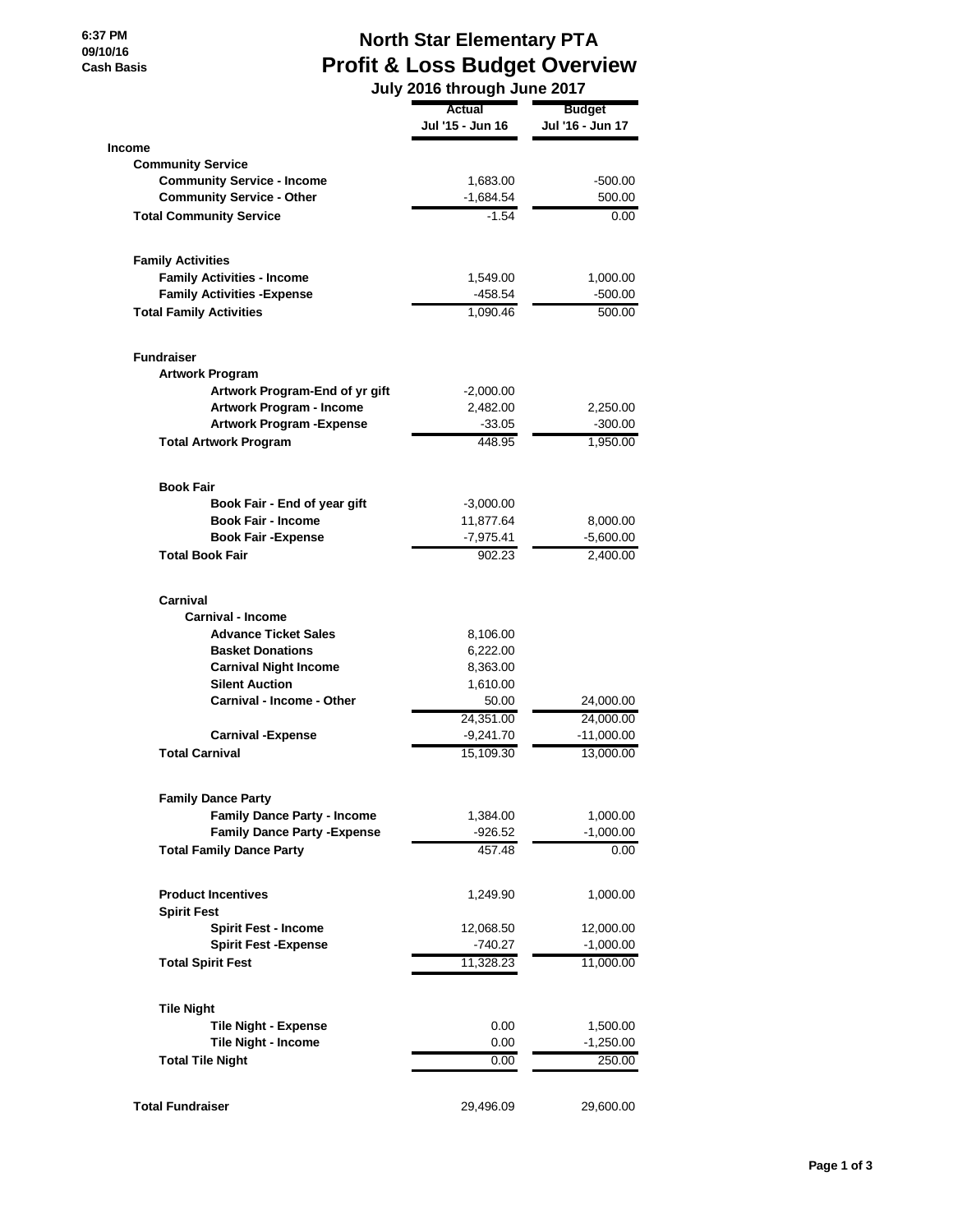## **North Star Elementary PTA Profit & Loss Budget Overview July 2016 through June 2017**

|                                             | v unvugn v              |                         |  |
|---------------------------------------------|-------------------------|-------------------------|--|
|                                             | Actual                  | <b>Budget</b>           |  |
|                                             | Jul '15 - Jun 16        | Jul '16 - Jun 17        |  |
| Interest Income                             | 25.84                   | 10.00                   |  |
| Membership                                  |                         |                         |  |
| <b>Membership - Income</b>                  | 2,675.75                | 2,500.00                |  |
| <b>Membership - Expense</b>                 | $-1,360.00$             | $-1,300.00$             |  |
| <b>Total Membership</b>                     | 1,315.75                | 1,200.00                |  |
|                                             |                         |                         |  |
| <b>Spirit Wear</b>                          |                         |                         |  |
| <b>Spirit Wear - Income</b>                 | 6,666.00                | 5,750.00                |  |
| <b>Spirit Wear - Expense</b>                | $-4,707.40$             | -4,600.00               |  |
| <b>Total Spirit Wear</b>                    | 1,958.60                | 1,150.00                |  |
| <b>Staff Appreciation</b>                   |                         |                         |  |
| <b>Staff Appreciation - Income</b>          | 773.50                  | 750.00                  |  |
| <b>Staff Appreciation - Expense</b>         | $-2,254.97$             | $-2,250.00$             |  |
| <b>Total Staff Appreciation</b>             | $-1,481.47$             | $-1,500.00$             |  |
| Yearbook                                    |                         |                         |  |
| Yearbook - Income                           |                         |                         |  |
|                                             | 8,750.00<br>$-6,890.40$ | 8,500.00                |  |
| Yearbook - Expense<br><b>Total Yearbook</b> |                         | $-7,000.00$<br>1,500.00 |  |
|                                             | 1,859.60                |                         |  |
| <b>Total Income</b>                         | 34,263.33               | 32,460.00               |  |
| Expense                                     |                         |                         |  |
| <b>Academic Competition</b>                 |                         |                         |  |
| <b>Math Olympiad</b>                        | 109.00                  | 109.00                  |  |
| <b>National Geography Bee</b>               | 100.00                  | 125.00                  |  |
| <b>Science Olympiad</b>                     | 25.00                   | 25.00                   |  |
| <b>Spelling Bee</b>                         | 143.50                  | 170.00                  |  |
| <b>Stock Market</b>                         | 150.00                  | 0.00                    |  |
| <b>Total Academic Competition</b>           | 527.50                  | 429.00                  |  |
| Charitable Assistance                       | 453.92                  | 500.00                  |  |
| <b>Copy/Printing</b>                        | 631.87                  | 500.00                  |  |
| Family Fun 5k                               | 0.00                    | 50.00                   |  |
| <b>Field Day</b>                            | 268.96                  | 250.00                  |  |
| <b>Fifth Grade Activities</b>               | 950.00                  | 1,200.00                |  |
| <b>Garden Committee</b>                     | 173.00                  | 500.00                  |  |
| <b>Health and Wellness</b>                  | 114.88                  | 200.00                  |  |
| <b>Instructional Support</b>                | 1,884.12                | 2,250.00                |  |
| Insurance                                   | 179.00                  | 215.00                  |  |
| <b>Monthly Spirit Day</b>                   | 60.39                   | 100.00                  |  |
| Outdoor classroom                           | 0.00                    | 2,500.00 Up to amount   |  |
| <b>Post Office</b>                          | 52.84                   | 100.00                  |  |
|                                             |                         |                         |  |